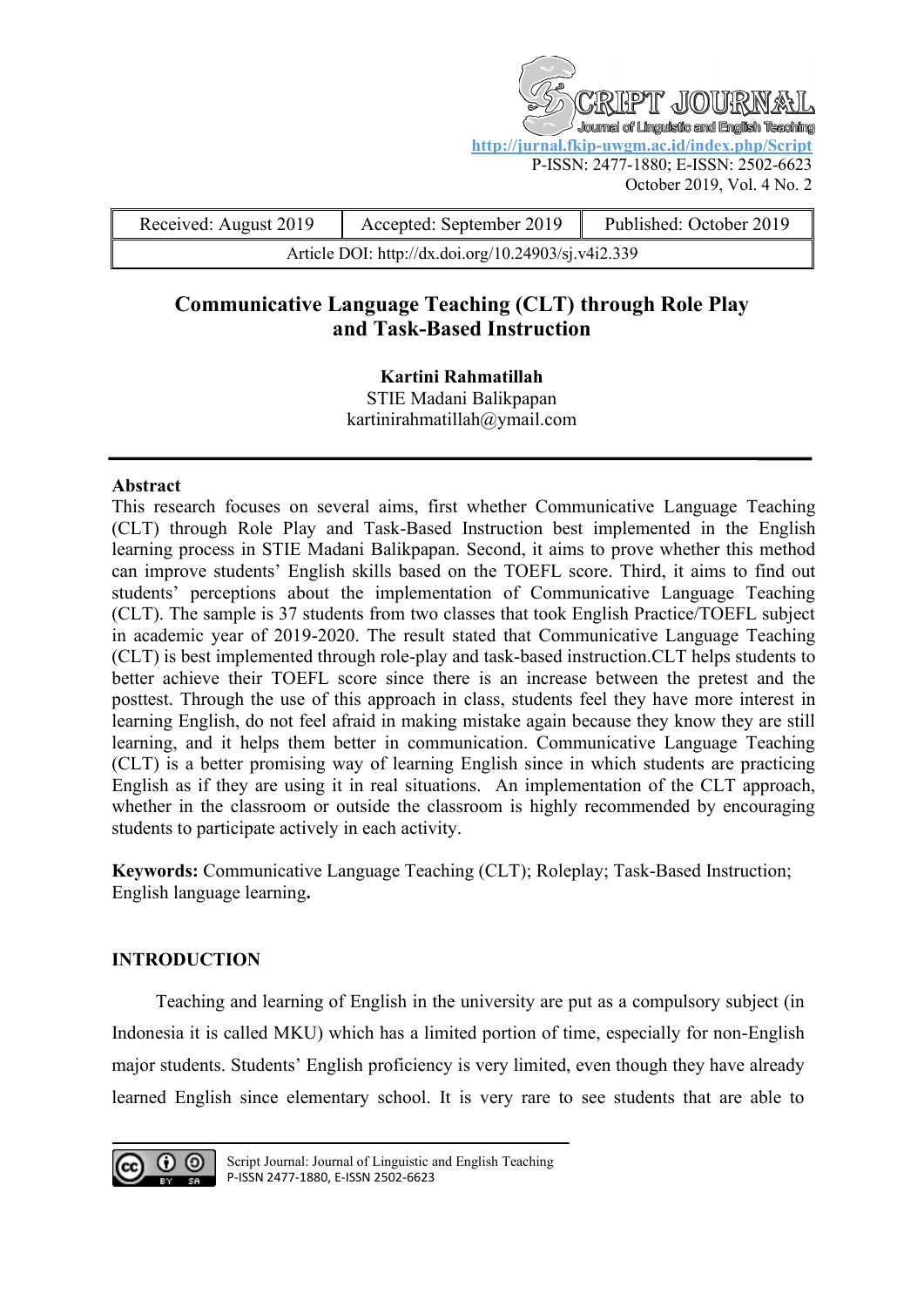communicate fluently using English. English seems to be a difficult subject to learn even though it has been taught since elementary school. What is happening to the teaching and learning of English here? Who should be blamed for this: lecturer/teacher, government, or students themselves? What criteria should be used as a benchmark to whether the teaching and learning process is successful or not, especially for English? (Pradipto & Abraham, 2014; Priyambada, Mahendrawathi, & Yahya, 2017; Yusuf, Samsura, & Yuwono, 2018).

Definetely, there should be some elements that influence the learner and the lecturer in the teaching and learning of English. It is started with motivation, not only from the student/lecturer but also from the environment, such as family and friends. Also, it is influenced by teaching/learning strategy, teaching/learning media, and others. The motivation here is also as interest from the student/lecturer himself, and how they have support from family, friends, and relatives. The factor of the environmental stresses on from which environment surrounding him and how is his English ability according to his close friends. Teaching/learning strategy and teaching/learning media focus on what and how the lecturer used in his class activity.

Some methods can be taught and learned, and each method has its own advantage and disadvantage. A certain method may be fit in a certain place and user, but it will not fit in another place and user. It is interesting to find out this fact because the main point of the existence of many different methods of English learning and teaching is that lecturers and students still seek out the best method for them so that they will be successful in the process of learning and teaching English. (Calcagni & Lago, 2018; Martell, 2017; Vanlommel, Van Gasse, Vanhoof, & Petegem, 2018) suggests that lecturers basically do not need some new methods, but they need a teaching approach that can embrace works and effective techniques to create students' ability in communication. (Usmanova, Shindina, & Basharina, 2015; Yurovsky, 2018) points out also that the communicative approach is the base of covering 4 (four) skills in comprehending English, which is listening, speaking, reading, and writing.

Communicative Learning Technique (CLT) is one of the teaching approaches that is used widely by lecturers of English to help them most in the process of language teaching and learning. This kind of approach in somehow forces the users to involve in two-way aspects that are the learner and lecturers. The involvement is needed to make the class more active and that language teaching and learning can be delivered in the form of class activities.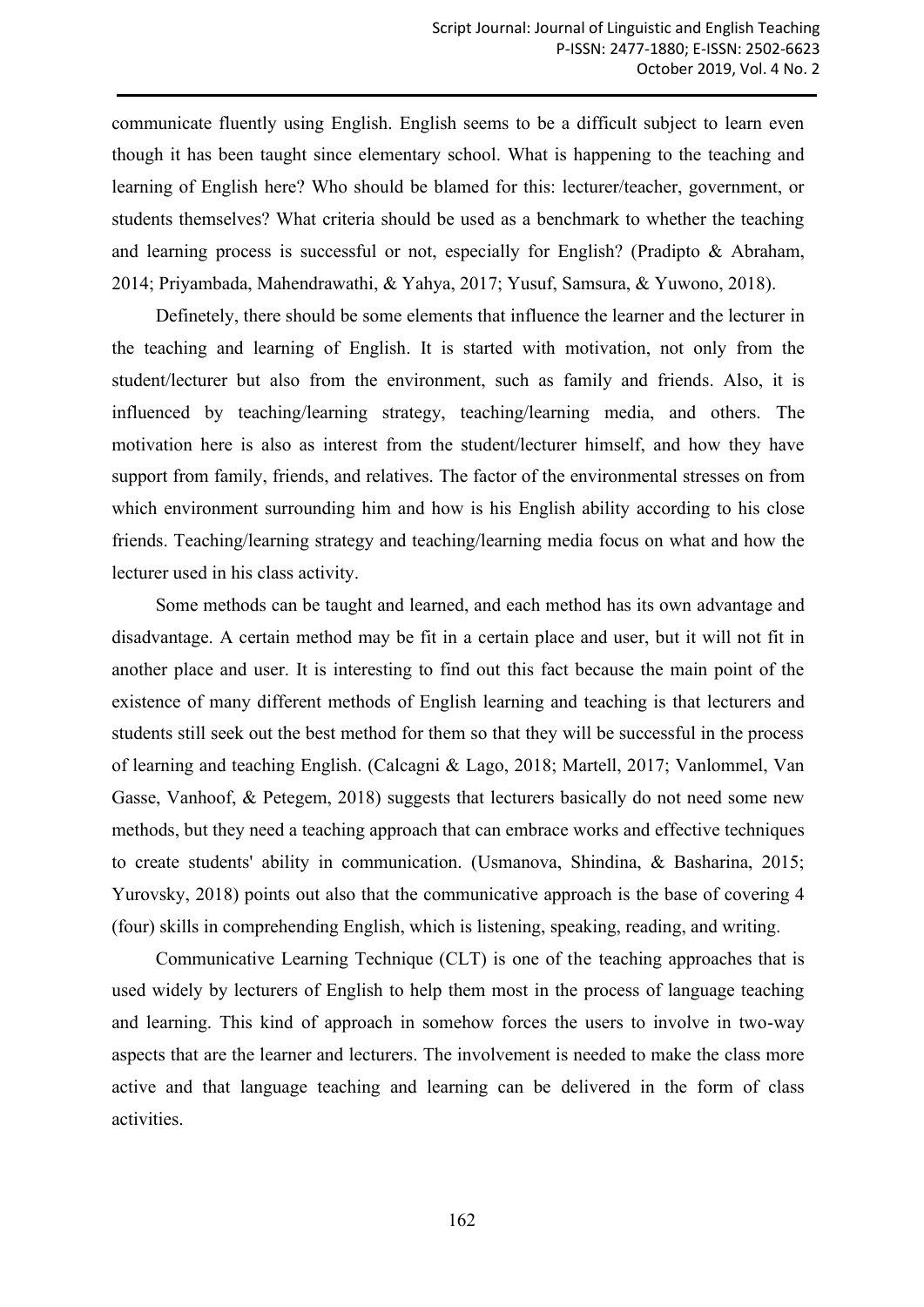CLT is one of the teaching and learning approaches that stress on the communication aspect authentically even at the beginning of the class started(Mustapha & Yahaya, 2013; Sarfraz, Mansoor, & Tariq, 2015). (Horwitz, 2008; Mowlaie & Rahimi, 2010; Woods & Çakır, 2011) also said that the lecturers that use the CLT approach tend to communicate with the target language and they will not accept students' answers if they use their first language (mother-tongue language). While indirect and natural method the lecturer only stresses the skill of listening and reading only. In Nita & Syafei (2012), CLT is used as the continuation method in teaching speaking skill. It is proven that this approach is learner-centered and that it emphasizes communication and real-life situations.

The successful of Communicative Language Teaching (CLT) is also shown from the research done by (Wahjuni S.IP, 2012) who conducted a teacher training program with the use of Communicative Language Teaching (CLT) in Pakistan. The result is that CLT enhances the learner's confidence and it gives satisfaction to teacher/lecturer in a way that they are successful in making their students use the foreign language in their conversation.

From these reviews of related literature on CLT provides proof of the usefulness in English language teaching, though in reality there are still problems that existed. Thus, a need arises to investigate the importance of applying CLT mostly in those non-native countries in which the traditional methodology is still being used in ELT.

Relation to the process of teaching and learning English in college, especially in STIE Madani Balikpapan, there are still students that cannot understand or even comprehend English correctly. Seen from the students passed the subject of English I, a glance at it we can conclude that the students have a problem with English, they cannot use English both in an oral and written way. From a glance sight that is done by the researcher, it can be concluded that students in STIE Madani are students that have no interest to study English. The reason they study and learn English is only that English is a compulsory subject that all students must take and learn it in order to be passed from college. It means that English becomes a temporary burden that they must follow to pass college. Other than that, the researcher seeks that students are more interested in an attractive class rather than a quiet class where they are asked to listen to the lecturer only. They like the class in which there are involvements between students and lecturers. They like the learning process in which they are given a paired-or group-activity where everyone is involved together. Besides that, from the experience of the researcher who taught English Practice, it seems that most of the students enjoy the activities in the class where they are signed to show and demonstrate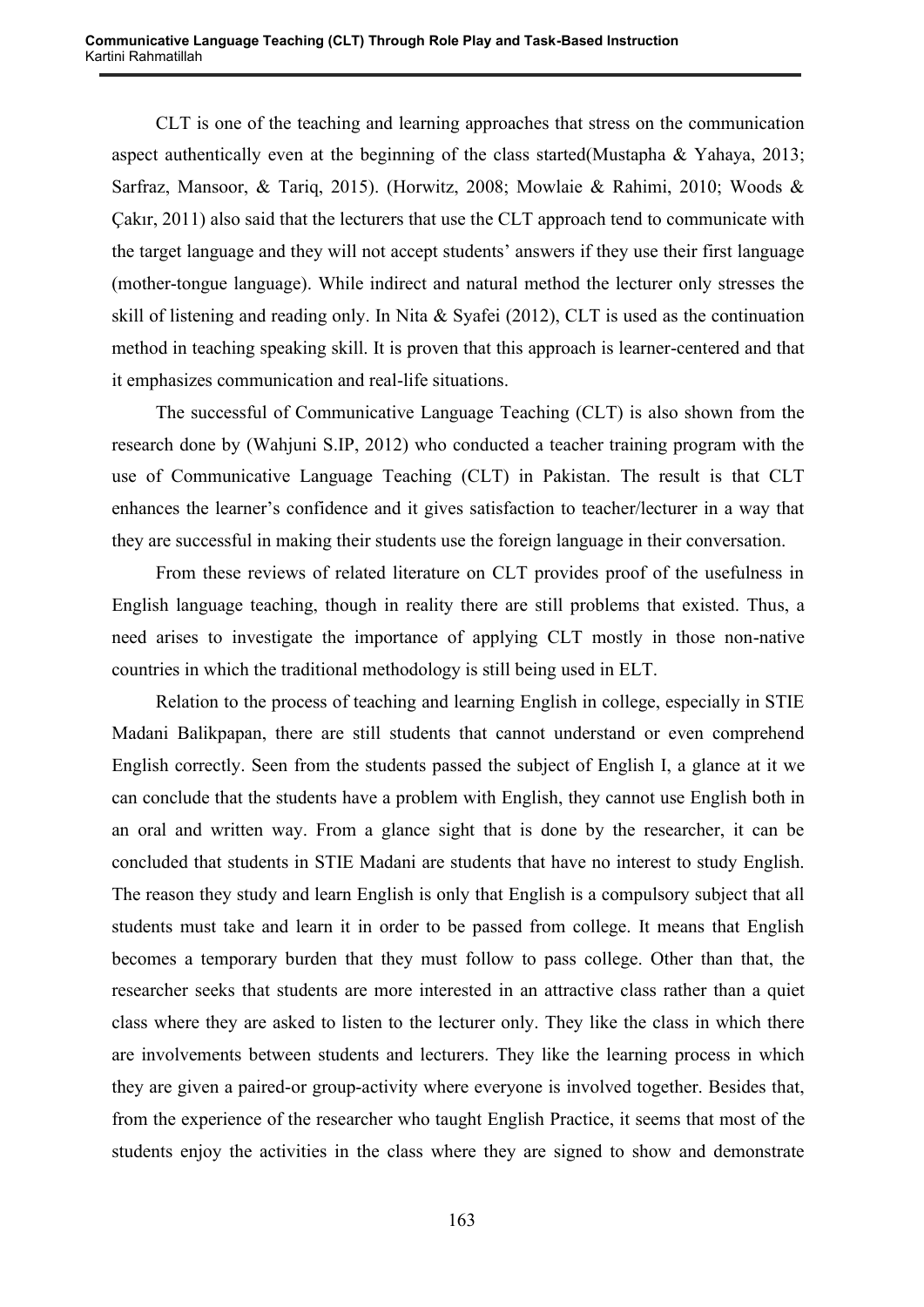performances, like role-play or drama, presentation, even listening practice using video or audio media.

Additionally, to address the gap between the phenomena and the researcher's curiosity about the importance of CLT, then research problems are stated: (1). Can CLT help students in learning English that is determined by the TOEFL score?, (2). Can CLT through Role Play and Task-Based Instructions are best applied and help students in learning English?, and (3). What is the students' perception of using CLT in their English learning?

#### **METHODOLOGY**

In order to get this research to be done, I conducted action research that combined a descriptive qualitative method and quantitative method. It is a quantitative method because I used a simple statistic method mostly to find out whether CLT influences students' English skill that is determined by the TOEFL score. While it used a qualitative method to seek out whether CLT through Role Play and Tasks Based Instructions can help students in learning English and students' perception of CLT in their English learning process.

The sample from both classes are taught separately by the same lecturer who acts also as the researcher by using two different treatments for one semester, one class with only task-based instructions, the other class is by task-based instructions and role play. Both classes have the same task for their middle exam and final exam. Also, they both get the TOEFL pretest and post-test. A TOEFL pretest was used to evaluate the proficiency levels of the two classes in the subject of English before any treatment is conducted. A TOEFL post-test, the same in difficulty level with that of the pre-test, is conducted to measure the achievement of two classes after being treated the role play and task-based instructions. The purpose is to examine the difference, if any, in the achievement of both classes taught with different methodologies. The attitude of sample students from both classes towards learning the English language is measured from the time the pre-test and post-test are held. The purpose of this is to see whether any relative improvement in attitude exists, as a result of treatment. These steps are only done for the research question about the importance of whether CLT approach can enhance students' TOEFL scores. But for the rest of the research questions, there will be a descriptive explanation from the survey and interview process. The result of these activities will be carefully explained in a descriptive interpretation.

In gathering the data, some methods used in this research are survey study, interview, and documentation. The survey study is conducted mainly to investigate role-play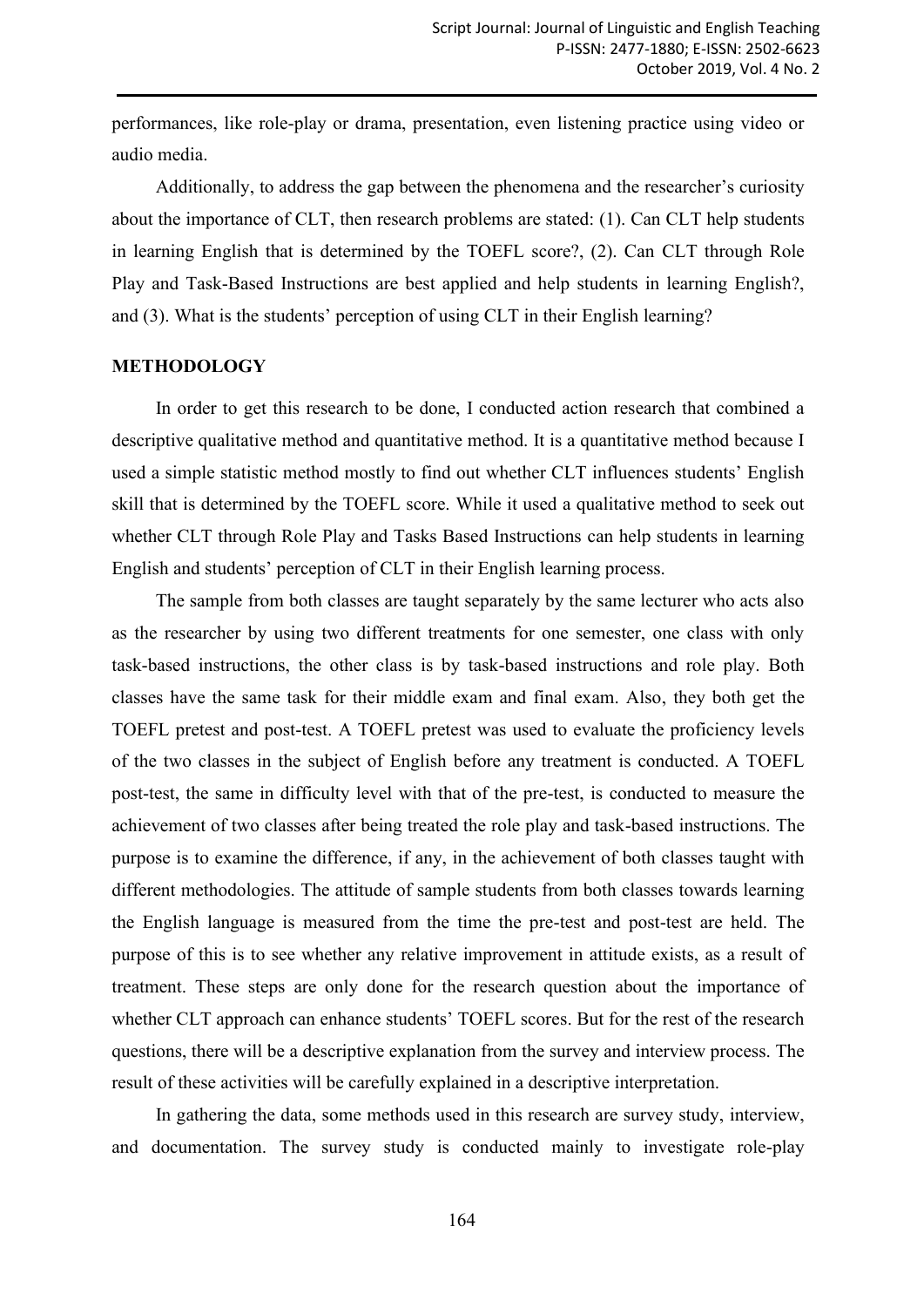performances and task-based instructions. For the interview, there will be some interview sessions that focus on students' perceptions towards the implementation of CLT approach. It will enlighten the data collected from the survey study. Documentation is done by doing peer reading about related topics and other findings of the same topics from other researchers.

# **FINDINGS AND DISCUSSION**

# **Findings**

The importance of Communicative Language Teaching (CLT) in improving students' English skills through TOEFL score.

In this research, both classes were given the same pre-test and posttest but held at a different time. The treatment given to both classes was differentiated in 2 kinds of treatment. Class A will be given task-based instructions, while class B will have role-play and taskbased instructions. Also, for these two classes, they will have to make a teaching report for their middle examination and a drama performance for the final examination. The aim of these treatments was to find out the effect of using the Communicative Language Teaching (CLT) approach on students learning English.

The results of the pre-test, post-test, and percentage of these tests from Class A and Class B most students did great in the posttest so that the score of it really increased higher than the pre-test score. See first the difference between the pre-test and the posttest from Class A.

| N <sub>0</sub> | <b>Student Name</b>    | <b>Pretest Score</b> | <b>Post-test Score</b> | Mean   | Percentage $(\% )$ |
|----------------|------------------------|----------------------|------------------------|--------|--------------------|
| 1.             | Nadya Dara Komanechi   | 453                  | 470                    | 461,5  | 3,75               |
| 2.             | Sarah Restu Pratiwi    | 353                  | 353                    | 353    | 0,00               |
| 3.             | Ade Indri Hariani      | 400                  | 410                    | 405    | 2,50               |
| 4.             | Rahayuni Febrianti     | 370                  | 376                    | 373    | 1,62               |
| 5.             | Cindi Agustina Saputri | 393                  | 353                    | 373    | $-10,18$           |
| 6.             | Ifa Apriyani           | 440                  | 460                    | 450    | 4,55               |
| 7.             | Eka Rahmadani          | 380                  | 420                    | 400    | 10,53              |
| 8.             | Afifah Putri Zalfa     | 456                  | 443                    | 449,5  | $-2,85$            |
| 9.             | Anisha Nur Jasmine     | 416                  | 430                    | 423    | 3,37               |
| 10.            | Sartika                | 360                  | 406                    | 383    | 12,78              |
| 11.            | Siti Masyitah          | 340                  | 346                    | 343    | 1,76               |
|                | <b>TOTAL</b>           | 4361                 | 4467                   | 4414   | 2,43               |
|                | Mean                   | 396,45               | 406,09                 | 401,27 | 2,43               |

Table 1. Complete Pre-test, Post-test, and Percentage of Class A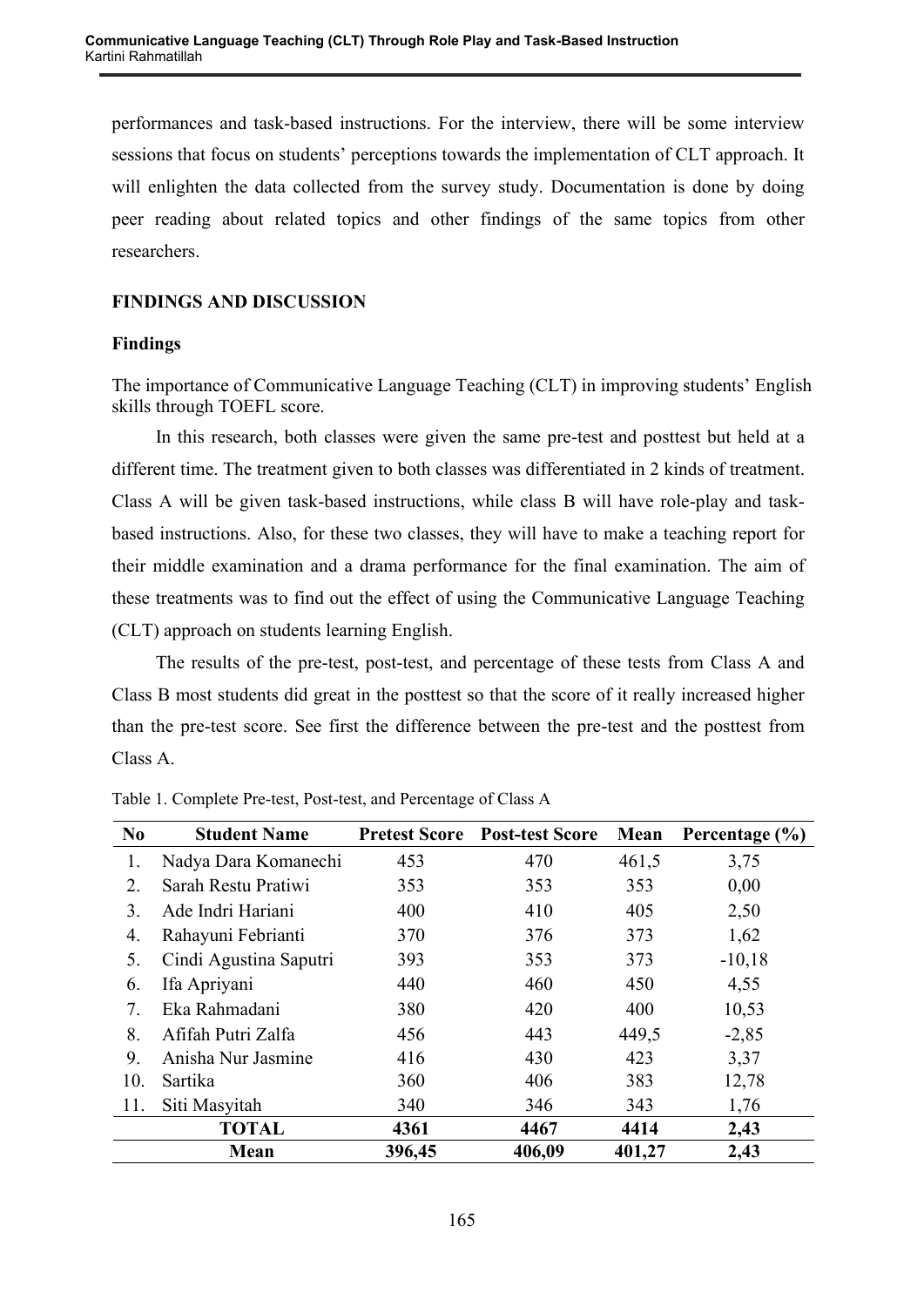For class A, the mean score of posttests is higher than the mean score of the pre-test. The increasing percentage is 2.43%. It might be higher if all the students were present on the test since there were 4 students absent on the test day. A similar result can be seen from Class B in which the increasing percentage between the posttest and pre-test is 3.54%. For class B, there was only 1 student that was absent from the posttest. For the need for this research, the researcher then decided not to include students that follow only pretest or posttest only. Only students that followed the entire process will be concluded in this research.

| No.                     | <b>Student Name</b>       | <b>Pretest Score</b> | <b>Post-test Score</b> | Mean   | Percentage (%) |
|-------------------------|---------------------------|----------------------|------------------------|--------|----------------|
| $\mathbf{1}$            | Agustina Kalua            | 383                  | 410                    | 396,5  | 7,05           |
| $\overline{2}$          | Danu Herlly Santoso       | 316                  | 390                    | 353    | 23,42          |
| $\overline{3}$          | Dwi Putri Sari            | 373                  | 426                    | 399,5  | 14,21          |
| $\overline{\mathbf{4}}$ | Fandi Hairul Azmi         | 433                  | 446                    | 439,5  | 3,00           |
| 5                       | Finadella Yeriska Purnomo | 433                  | 416                    | 424,5  | $-3,93$        |
| 6                       | Hamidatul Rasyidah        | 383                  | 366                    | 374,5  | $-4,44$        |
| 7                       | Hestya Ningsih Palallo    | 376                  | 366                    | 371    | $-2,66$        |
| 8                       | Humairoh                  | 353                  | 366                    | 359,5  | 3,68           |
| 9                       | Intan Oktavia Nur Amalia  | 410                  | 440                    | 425    | 7,32           |
| 10                      | Irma Darma Yanti          | 403                  | 393                    | 398    | $-2,48$        |
| 11                      | Mardiyanah                | 366                  | 410                    | 388    | 12,02          |
| 12                      | Meida Anisa               | 433                  | 420                    | 426,5  | $-3,00$        |
| 13                      | Nirmalasari               | 363                  | 400                    | 381,5  | 10,19          |
| 14                      | Pandu Prakosa             | 413                  | 446                    | 429,5  | 7,99           |
| 15                      | Putry Novianingrum        | 360                  | 380                    | 370    | 5,56           |
| 16                      | Reny Putri Ardila         | 406                  | 400                    | 403    | $-1,48$        |
| 17                      | Siti Aisah                | 406                  | 466                    | 436    | 14,78          |
| 18                      | Yuandini Oktavina L.      | 413                  | 403                    | 408    | $-2,42$        |
| 19                      | Noor Halizah              | 376                  | 376                    | 376    | 0,00           |
| 20                      | Fennia Rahayu             | 416                  | 363                    | 389,5  | $-12,74$       |
| 21                      | Sri Ariyani               | 410                  | 393                    | 401,5  | $-4,15$        |
| 22                      | Wirda Wati                | 416                  | 436                    | 426    | 4,81           |
| 23                      | Eka Wahyuningsih          | 366                  | 433                    | 399,5  | 18,31          |
| 24                      | Nur Dianah                | 403                  | 410                    | 406,5  | 1,74           |
| 25                      | Aji Farouk Azeri          | 443                  | 440                    | 441,5  | $-0,68$        |
| 26                      | Verra Yunita              | 366                  | 386                    | 376    | 5,46           |
|                         | <b>TOTAL</b>              | 10219                | 10581                  | 10400  | 3,54           |
|                         | Mean                      | 393,04               | 406,96                 | 400,00 | 3,54           |

Table 2. Complete Pre-test, Post-test, and Percentage of Class B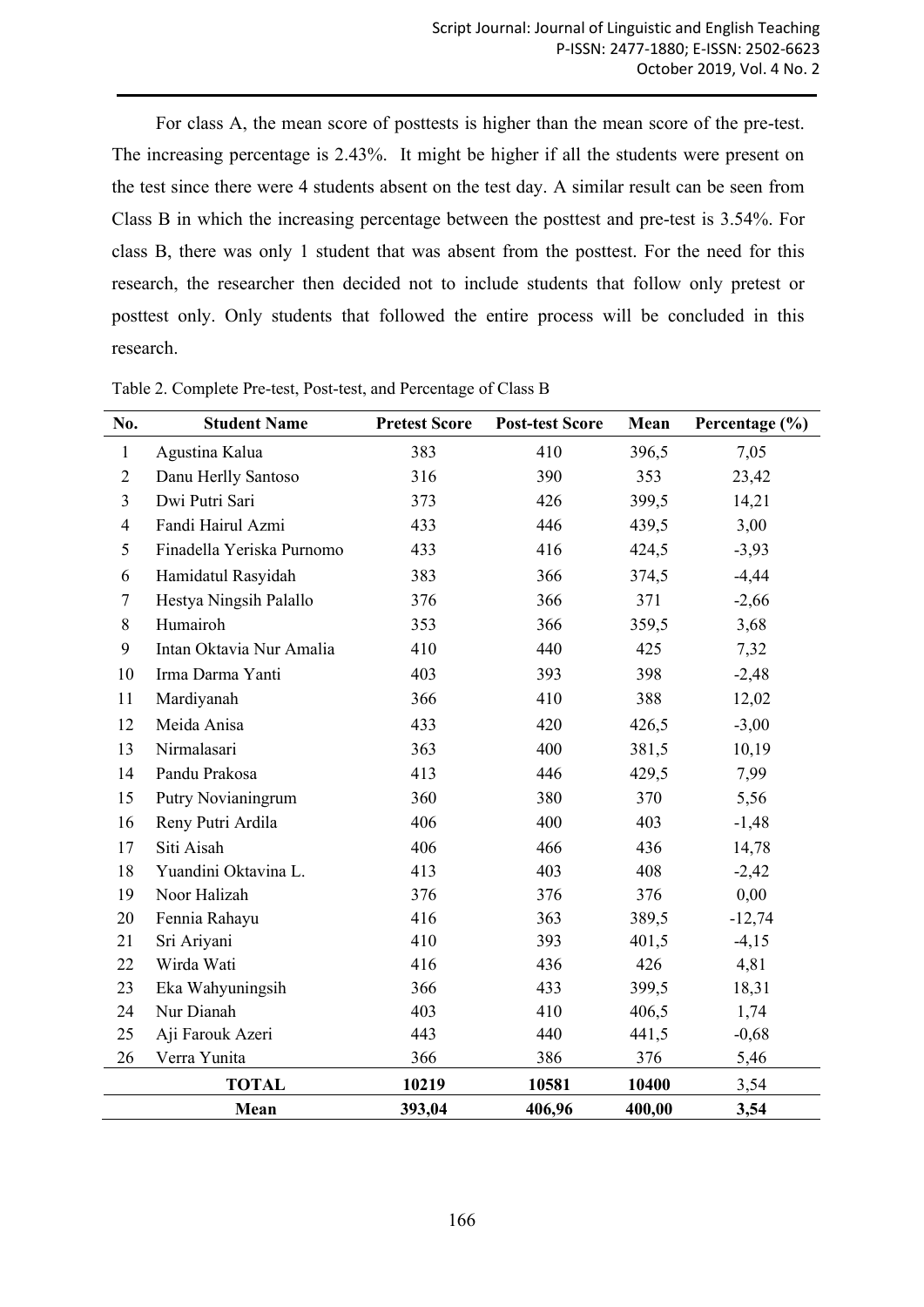The results from Class B are showing differently from the results of Class A. The score of the posttest mainly increased compared to the pre-test. The highest percentage of posttests from Class B is 23.42% and there are 15 (fifteen) students that got a higher score compared to their pre-test score.

The importance of Implementing the Communicative Language Teaching (CLT) approach through the use of Role Play and Task-Based Instructions

At the beginning and end of the semester, students are given a TOEFL pre-test and posttest. After determining the sample and what treatment should be given to the sample, then the researcher started to make schedules meeting for these classes. Since the treatment will be somewhat different from each class, the researcher made 2 (two) schedules meeting to be informed to students. According to schedule meeting for Class A, there is only 1 (one) roleplay performance at the end of the semester and it is assigned for the final examination. Out of these, students will have some task-based instructions that cover mostly about reading, writing, listening, and speaking.

| <b>Skill</b> | Reading                          | Writing               | Listening                              | <b>Speaking</b>                          |
|--------------|----------------------------------|-----------------------|----------------------------------------|------------------------------------------|
|              | <b>Skimming</b>                  | - Paraphrasing        | -Video and Songs                       | -Presentation about                      |
|              | <b>Extensive Reading</b>         | -Making words by      | listening                              | common writing errors.                   |
|              |                                  | Playing scrabble.     | - Watching movies                      | -Discussion                              |
|              |                                  | -Revising common      |                                        | -Interview native                        |
| Activity     |                                  | writing errors in     |                                        | speakers                                 |
|              |                                  | public.               |                                        | -Pronunciation through                   |
|              |                                  | -Movies resuming      |                                        | vocabulary                               |
|              |                                  |                       |                                        | games                                    |
|              |                                  |                       |                                        | - Free performance                       |
| Duration     | 3 sessions $(a)$ 3               | 4 sessions $\omega$ 3 | 3 sessions $(a)$                       | 5 sessions $\omega$ 3 credits            |
|              | credits                          | credits               | 3credits                               |                                          |
|              | Students enjoy                   | Lack of               | Students used to                       | Since students were                      |
|              | reading familiar short           | comprehension to      | only listen to songs                   | afraid of making                         |
|              | stories. For longer              | vocabulary,           | without really                         | mistakes, they tend to                   |
|              | and serious text, they           | students are          | know the meaning.                      | wait for their friends to                |
|              | do not really enjoy it           | difficult to write    | They were afraid                       | start speaking.                          |
|              | since it contains                | various words         | to try listening                       | They are afraid to start                 |
| Conclusion   | many difficult and<br>unfamiliar |                       | various audio                          | communication first.<br>Due to a lack of |
|              | vocabularies.                    |                       | material to practice<br>their skill in |                                          |
|              |                                  |                       | listening.                             | knowledge about<br>pronunciation, many   |
|              |                                  |                       |                                        | students are still                       |
|              |                                  |                       |                                        | difficult to pronounce                   |
|              |                                  |                       |                                        | simple and familiar                      |
|              |                                  |                       |                                        | words.                                   |
|              | Students need to read            | Practice to           | Students need to                       | Practice makes perfect.                  |
| Review       | various books and                | remember more         | practice listening                     | <b>Practice Vocabularies</b>             |
|              | texts to familiarize             | vocabularies by       | various audio and                      | means practicing how                     |

Table 3. Implementation of CLT for Class A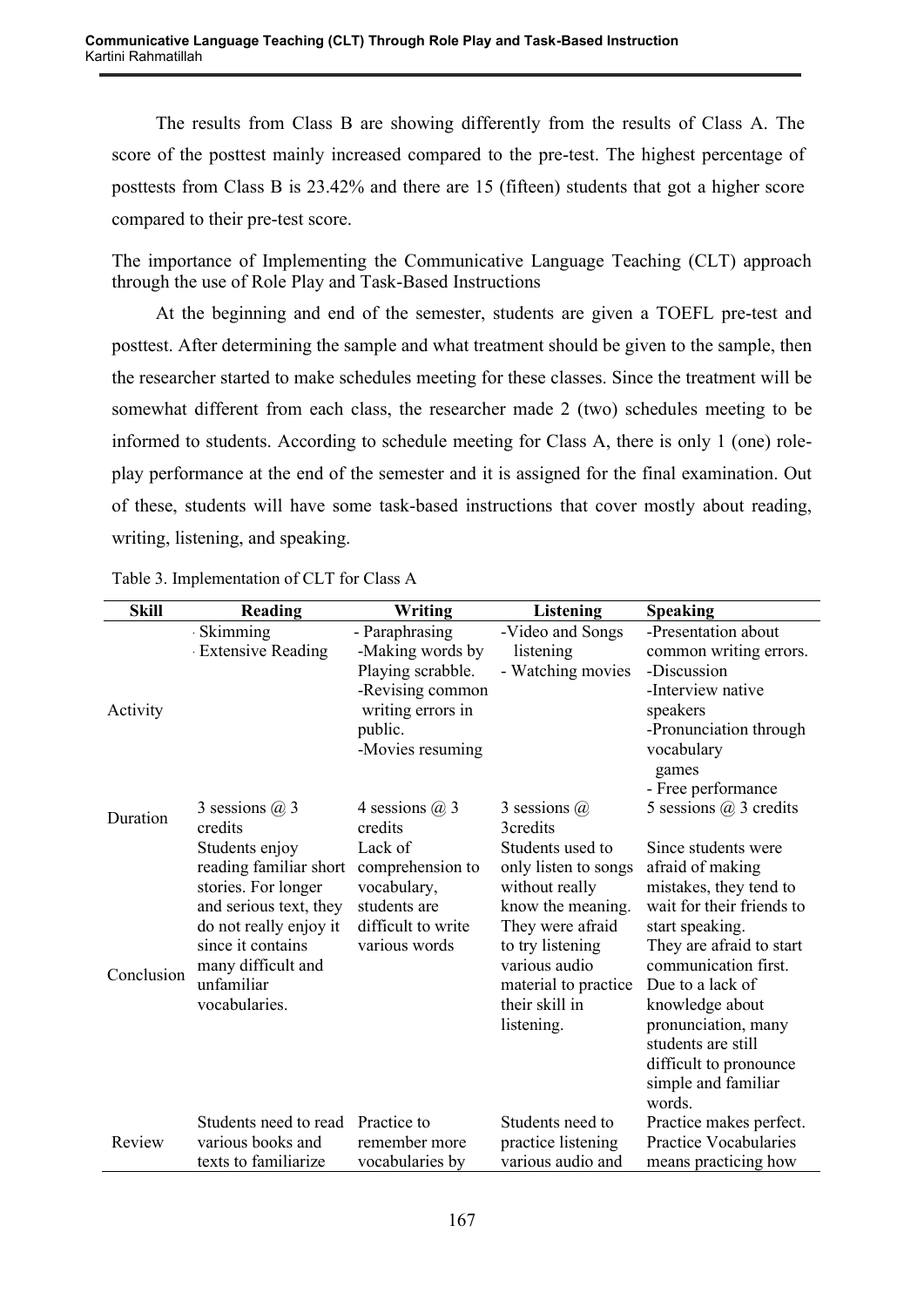| with vocabularies. | reading more<br>texts. | video and try to<br>understand the<br>meaning. | τo<br>pronounce better. |
|--------------------|------------------------|------------------------------------------------|-------------------------|

Class B has speaking activities in terms of drama performances and other speaking activities more than Class A. It is followed by listening activities that have a duration of 4 (four) sessions of the entire semester. Instead of drama performances, Class B also has taskbased instruction just like Class A. The rest activities for Class B are also the same like Class A. Researcher thought that since Class B contains also some working students, they can handle the drama and task-based instruction more than Class A which includes only fresh graduated students from high school.

| <b>Skill</b> | Reading                                                                                                                                                                                                                                                                | Writing                                                                                                                           | <b>Listening</b>                                                                                                                                                                                                                                            | <b>Speaking</b>                                                                                                                                                                                                                                            |
|--------------|------------------------------------------------------------------------------------------------------------------------------------------------------------------------------------------------------------------------------------------------------------------------|-----------------------------------------------------------------------------------------------------------------------------------|-------------------------------------------------------------------------------------------------------------------------------------------------------------------------------------------------------------------------------------------------------------|------------------------------------------------------------------------------------------------------------------------------------------------------------------------------------------------------------------------------------------------------------|
| Activity     | - Skimming<br>- Extensive Reading                                                                                                                                                                                                                                      | - Paraphrasing from<br>texts<br>-Revising common<br>writing errors in<br>public.                                                  | -Video and songs<br>listening<br>-Watching movies<br>-Listening games                                                                                                                                                                                       | -A presentation about<br>common writing errors.<br>-Drama performance<br>-Interview native<br><b>Speakers</b>                                                                                                                                              |
| Duration     | 3 sessions $(a)$ 3<br>credits                                                                                                                                                                                                                                          | -Movies resuming<br>3 sessions $(a)$ 3<br>credits                                                                                 | 4 sessions $(a)$<br>credits                                                                                                                                                                                                                                 | -Free performance<br>6 sessions 3 credits                                                                                                                                                                                                                  |
| Conclusion   | Students are<br>interested in familiar write well using<br>stories About music, simple words and<br>traveling food and<br>others they<br>Used to read. For<br>longer and serious<br>text, they really need<br>a dictionary to find<br>meaning from<br>difficult words. | Most students can<br>tenses.                                                                                                      | Students are used<br>to listening to<br>English songs but<br>many of them do<br>meaning of the<br>lyrics.<br>For movies, they<br>like to watch.<br>Sometimes they<br>can understand the<br>speaker but for<br>longer dialogues, it<br>is difficult for them | Most students enjoy<br>performing their own<br>drama and are not afraid<br>of making mistakes for<br>not really know the dialog. Most students<br>participate well in every<br>speaking activity, though<br>still there are 1-2 students<br>that feel shy. |
| Review       | Students need to<br>read various books<br>and texts to<br>familiarize<br>themselves with<br>various<br>vocabularies.                                                                                                                                                   | Learn more<br>vocabularies to<br>familiarize<br>themselves with<br>various words and<br>practice using them<br>through sentences. | If interested in<br>listening to music,<br>try to learn new<br>words and find the<br>meaning of the<br>lyrics. It is the<br>same with movies.                                                                                                               | More drama really<br>Improve motivation,<br>confidence, and bravery<br>from students. If they<br>make mistakes, they know<br>that they will have<br>corrections later and try<br>not to make a mistake.                                                    |

Table 4. Implementation of CLT for Class B

According to schedule meetings for Class A, there was only 1 (one) role-play performance at the end of the semester and assigned for the final examination. Out of this, students will have some task-based instructions that cover mostly about reading, writing,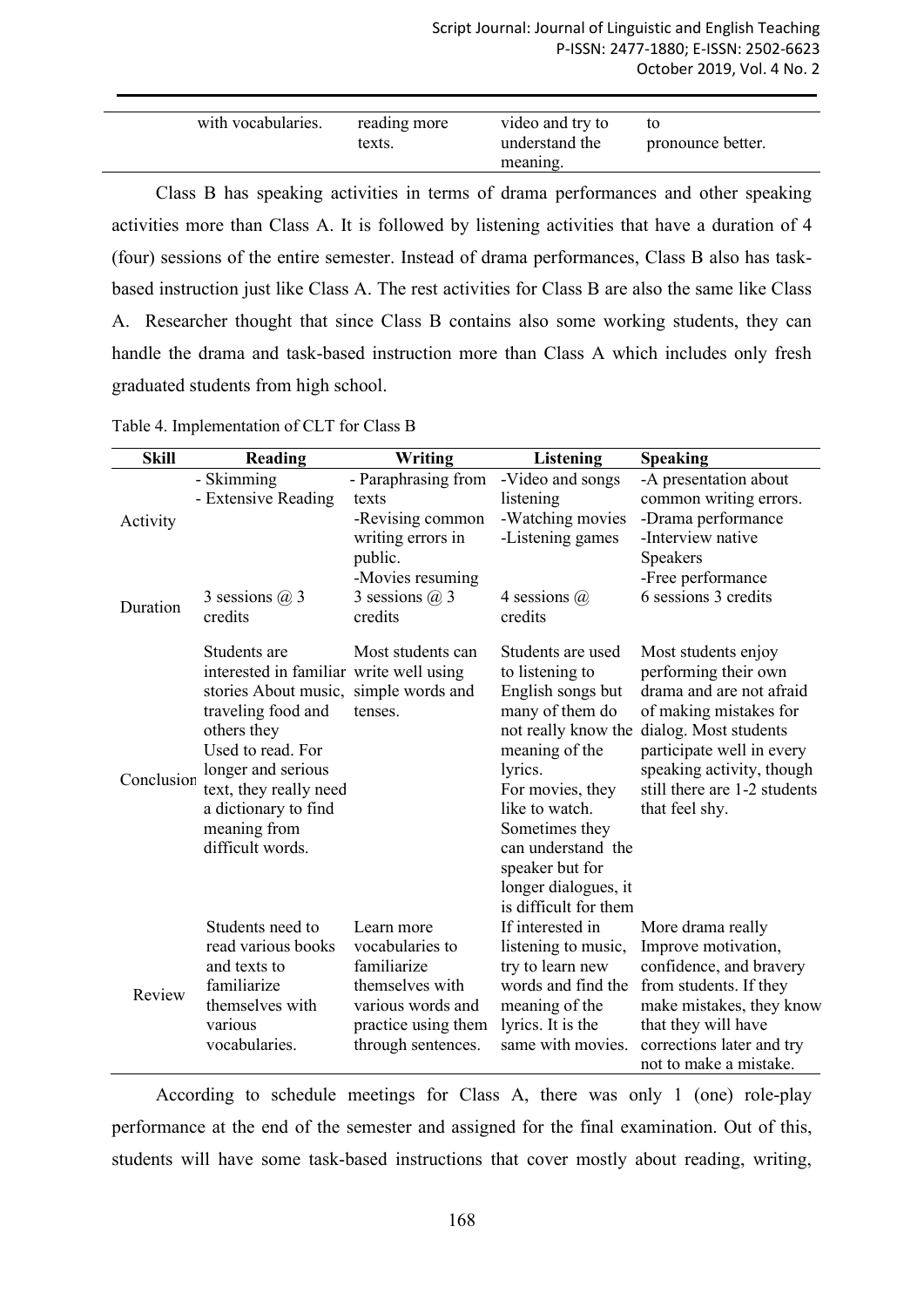listening, and speaking. Due to many activities related to speaking skills, the researcher concluded that Class B involved really great, not only for the individual task but also for the in-pair task and even a whole class. Through these dramas and tasks based instructions, most students showed us that they actually learn to motivate themselves and try hard to perform the best they can give. Maybe because Class B is already in the sixth semester, they already know each other better and do not feel shy about performing something in front of the class. Though in terms of TOEFL score it is not really different between Class A and Class B, the entire process really showed researchers that these students are trying hard to be better in English.

Student Perception about the Implementation of Communicative Language Teaching (CLT) approach in the English learning process

For the purpose of this research, the researcher also conducted an interview with some students in both classes. From the sample of respondents which is 37 students, there are only 11 (eleven) students from Class A and 20 (twenty) students from Class B. The rest of the sample were not interviewed because they were working or not in the same location when the interview was held. There are 14 questions being asked to these students and these questions are summed up until it became only 10 (ten) questions.

| No. | <b>Questions</b>             | <b>Answers</b>                                                                         |
|-----|------------------------------|----------------------------------------------------------------------------------------|
| 1.  | Like and Dislike of English  | Everyone likes English                                                                 |
| 2.  | Enjoying Questions in        | Almost everyone enjoys listening to music, some enjoy watching                         |
|     | different activities         | the movie, but still depend on Indonesian subtitle                                     |
| 3.  | The importance of learning   | -As a supporting element to socialize                                                  |
|     | English in this era          | -Helping in communicating and handling documents for foreign<br>clients                |
|     |                              | -Able to use technology since technology uses English                                  |
|     |                              | - To be able to survive in the modern world, people should know                        |
|     |                              | English                                                                                |
|     |                              | -It looks smart and popular if one knows and able to communicate                       |
|     |                              | using English.                                                                         |
| 4.  | Whether English helps better | - It helps a lot at work. People with better English receive better                    |
|     | at work                      | work, and better work means a better salary.                                           |
|     |                              | - It helps mostly for someone working in a foreign company                             |
|     |                              | especially in handling documents and communicating with<br>others.                     |
|     |                              | - It improves self-confident at work if we know and able to<br>communicate in English. |
|     |                              | - Helping family or friends with their work in English                                 |
|     | Whether English helps you    | - Initiate someone to practice English, for example in social                          |

Table 5. Interview Questions Conclusion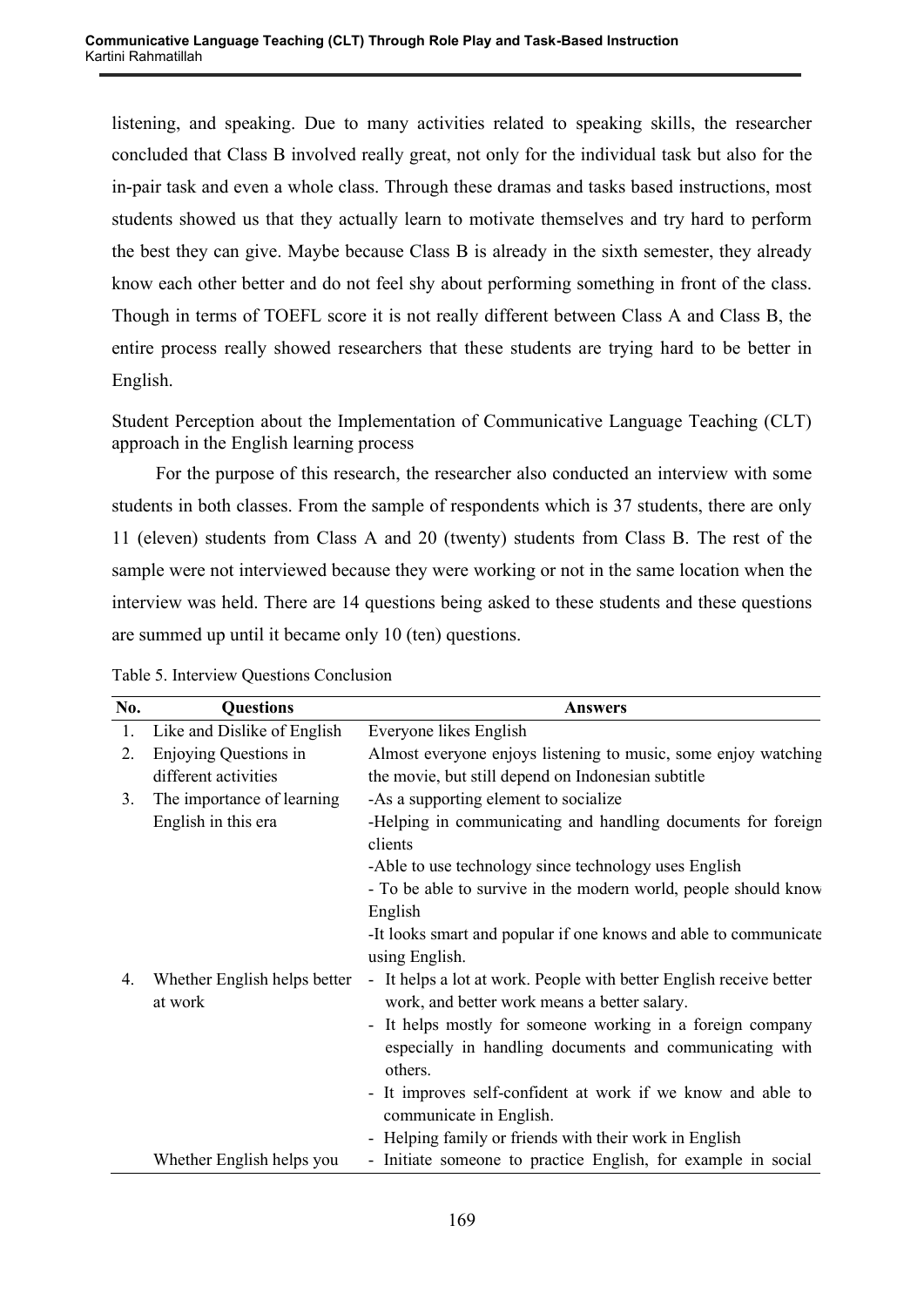| No. | <b>Questions</b>                                  | <b>Answers</b>                                                                                                                  |
|-----|---------------------------------------------------|---------------------------------------------------------------------------------------------------------------------------------|
|     | better in daily life                              | media                                                                                                                           |
|     |                                                   | It improves self-confident to find better work<br>$\overline{\phantom{a}}$                                                      |
| 5.  | English as a compulsory                           | Good to prepare the student with foreign language skill. After                                                                  |
|     | subject                                           | they graduate, they are ready to get better work because they                                                                   |
|     |                                                   | already have skills in the language.                                                                                            |
|     |                                                   | English is an international language. To prepare the student in                                                                 |
|     |                                                   | the international world, they have to comprehend English.                                                                       |
|     |                                                   | To give more practice for students to practice their English for                                                                |
|     |                                                   | communication.                                                                                                                  |
| 6.  | English skill before/after<br>following the TOEFL | Students usually enjoy listening to music, watching movies,<br>or reading the short story, but it is rather difficult when they |
|     | subject                                           | have to speak using English. They are afraid to make a                                                                          |
|     |                                                   | mistake or that people they are communicating with, do not                                                                      |
|     |                                                   | understand to what they say.                                                                                                    |
|     |                                                   | Actually they already got English lesson in high school, but                                                                    |
|     |                                                   | they are not having so much time to learn and practice more                                                                     |
|     |                                                   | outside school time.                                                                                                            |
|     |                                                   | Because of fear of making mistake, students are not brave                                                                       |
|     |                                                   | enough to try to learn English more.                                                                                            |
|     |                                                   | Because of lower motivation of learning English and no one                                                                      |
|     |                                                   | support them in learning more English, they still keep their                                                                    |
|     |                                                   | lack of knowledge and confident of English.                                                                                     |
|     |                                                   | Having time to learn English in an interesting way, slowly<br>force students to be brave to practice their English, not only    |
|     |                                                   | speaking, but also how to write, read, and listen better.                                                                       |
|     |                                                   | Having supported friends and environment, really improves                                                                       |
|     |                                                   | their English skills.                                                                                                           |
|     |                                                   | Practice really makes improvement in learning English.<br>$\overline{\phantom{a}}$                                              |
| 7.  | Learning English through                          | - It helps student courage in practicing their English skills.                                                                  |
|     | practice (with the                                | - It improves students confident mostly in speaking                                                                             |
|     | application of CLT : drama,                       | It improves students' knowledge in English through real                                                                         |
|     | performance, project)                             | activity, inside and outside the class.                                                                                         |
|     |                                                   | - It improves their ability by being able to transfer their                                                                     |
|     |                                                   | knowledge in English to people outside the campus<br>- Students are happier in learning English because they can                |
|     |                                                   | practice their English without fear in making mistakes.                                                                         |
| 8.  | Influence of learning                             | It really helps students to be brave and can initiate a<br>$\overline{\phantom{a}}$                                             |
|     | English better with CLT                           | communication with others.                                                                                                      |
|     | approach                                          | - Better in pronouncing words in English and comprehending                                                                      |
|     |                                                   | the meaning.                                                                                                                    |
|     |                                                   | Able to understand English songs with the meaning, not only                                                                     |
|     |                                                   | to enjoy the song without knowing the meaning of the lyrics.                                                                    |
|     |                                                   | - Encourage students not to be afraid in learning English and to                                                                |
|     |                                                   | start a communication with others.                                                                                              |
|     |                                                   | Helping students to learn English more and more because                                                                         |
|     |                                                   | English is fun subject to learn                                                                                                 |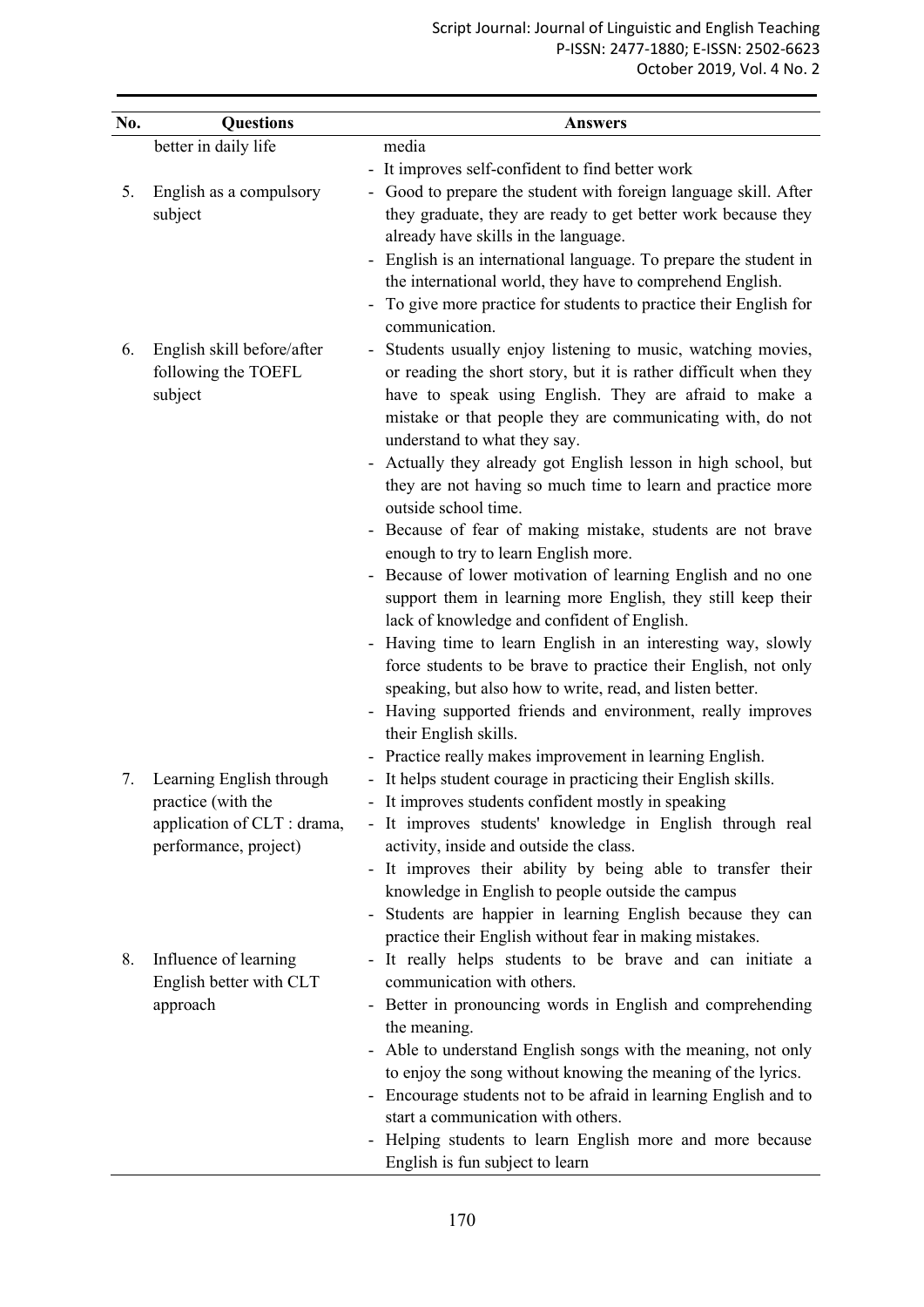| No. | <b>Questions</b>           | Answers                                                                                                      |
|-----|----------------------------|--------------------------------------------------------------------------------------------------------------|
| 9.  | Best way to learn English  | - Practicing English in terms of activities in-and-out-side the<br>class.                                    |
|     |                            | - Giving more activities that require students to communicate<br>using English.                              |
|     |                            | - Building supported environment and providing better material<br>to encourage students in learning English. |
|     |                            | - Giving chance to students in choosing and apply their idea to<br>practice English.                         |
|     |                            | - Practicing activities help so much more than the theory itself.                                            |
| 10. | Suggestion for improvement | Giving practice more just like the name of the subject.<br>$\sim$                                            |
|     | of TOEFL/                  | - Giving students activities that force them to speak more.                                                  |
|     | English Subject            | - Giving students activities that will make them using their<br>English outside class.                       |
|     |                            | - Encourage students with lack of motivation in English by                                                   |
|     |                            | pairing them with other students with good English.                                                          |
|     |                            | - Taking students to practice their English outside the class<br>with lecturer supervision.                  |
|     |                            | - Giving a seasonal class by inviting native speaker to class.                                               |

From answers being given in the interview process, I can conclude that every student like English and most of them actually enjoy having activities related to English, for example listening to English songs by their popular singers, watching movies at the cinema or only from the television at home, reading books with English, even though for simple used of English, or even sending text messages in social media. Everyone thinks that having English skills can make a person more popular or looks smart. Also, for having language skill it can help them to find works better. Better work means a better salary.

## **Discussions**

The importance of Communicative Language Teaching (CLT) in improving students' English skills through the TOEFL score.

The main difference is only the score of the posttest of Class A which increased 2.43% from that of the pre-test score. We can see that the lower pre-test and posttest from Class A is 340 and 346. It is not quite improved. The highest score of pre-test and posttest from Class A are 456 and 470. It is quite increased after they have the treatment. There are 8 (eight) students out of 11 (eleven) students who get the increasing score from the pretest to posttest. Although the percentage is only 2.43% it shows us there is an influence. If we see the score from each student, we can see that the score is increasing between the pre-test and the posttest. Overall this table proved that the approach of CLT influenced students in increasing students' TOEFL score.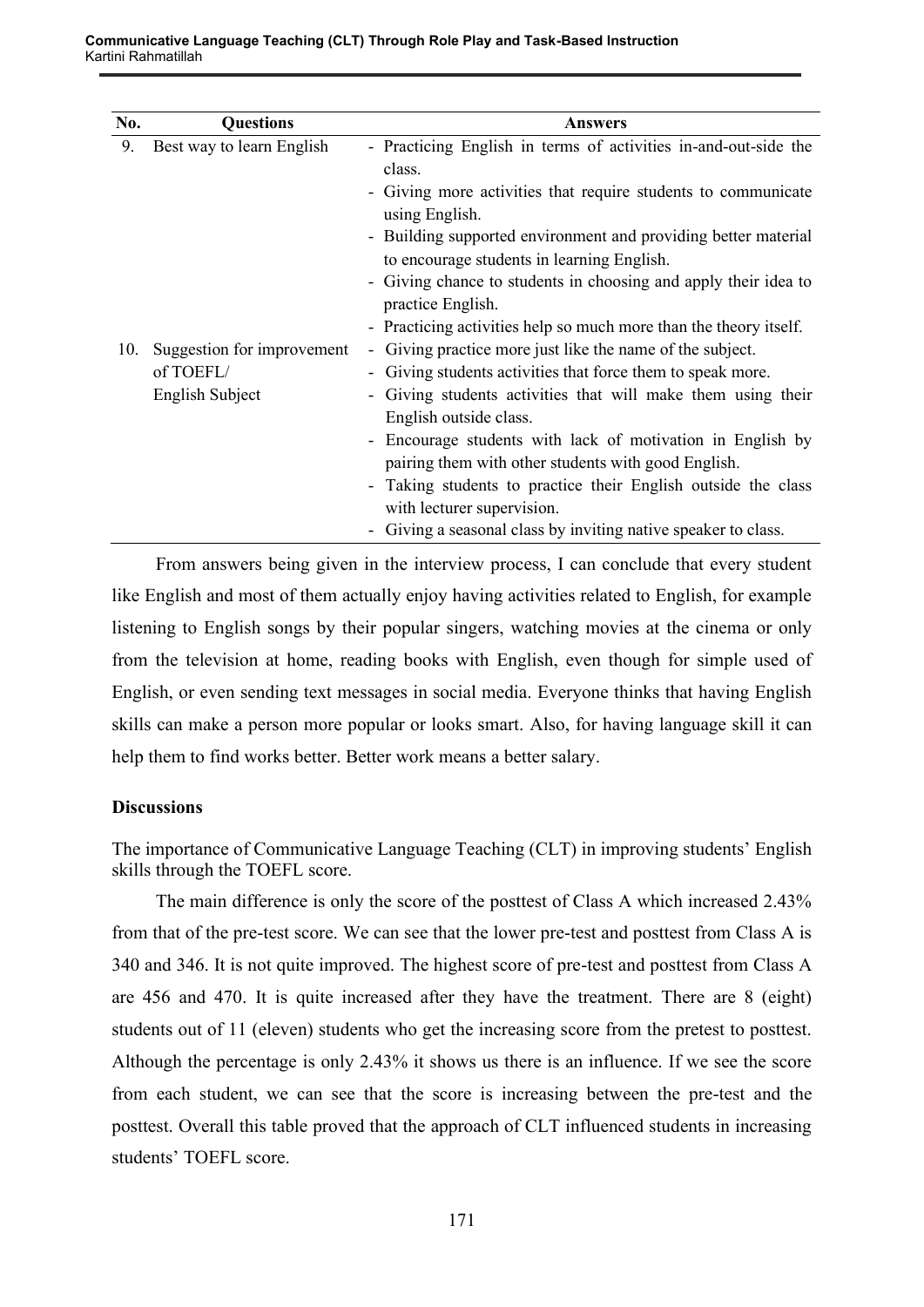Table 2 showed us that students of Class B got a higher score for the posttest after being given the treatments. From 26 students, almost half of them got a higher score for their posttest. The highest percentage of the posttest score is even 23.42% increasing. That is increasing so much than the pre-test score. Then it can be said that CLT really helps students to increase and improve their skills of English and it showed from their increasing score of posttests. It did influence the learning process since there was an increasing percentage between the pre-test and the posttest score from both classes. Even though both classes received different treatments but the result of this research that Communicative Language Teaching (CLT) can improve students' score of TOEFL is similar to the research conducted by Martono (2013) who investigated the effectiveness of Communicative Language Teaching (CLT) to enhance TOEFL score for STIEPARI students in Semarang. It said that by applying this approach of CLT, it is possible to use the Communicative Language Teaching (CLT) method to enhance students' motivation in the TOEFL score. As the goal of the CLT method is to give the students chances to discover what they need and ask for the need in English, teaching TOEFL subject with this communicative approach could encourage students to acquire test knowledge in a meaningful way.

The importance of Implementing the Communicative Language Teaching (CLT) approach through the use of Role Play and Task-Based Instructions

The result showed us about the schedule plan for every week's activity that consists of 4 (four) skills that are trying to be practiced here. The pre-test, posttest, the middle and final examination are not written here because they function as an indicator to measure students' achievement about the subject. Class A will only have the task-based instruction for the entire semester. It means that every session of the meeting, they are assigned to do exactly what the lecturer asked them. Sometimes the lecturer prepared the material, but sometimes they will prepare their own material to be done in class for the next meeting. So, for example, material for next week meeting is about reading, they are already told to bring the material from home, but if the material is prepared by the lecturer, they are still told to prepare about the material and maybe to bring supporting tool to help them for the activity, such as dictionary.

We can see the main focus of this research is speaking skills because it is the main objective of CLT approach that is communication. But it does not mean that CLT neglects other skills. Even to make the communication runs well, every aspect of English skills is required here. For example, we can see activity in writing skill for paraphrasing, one cannot do the paraphrasing without having to read first. Paraphrasing, one of the writing activities is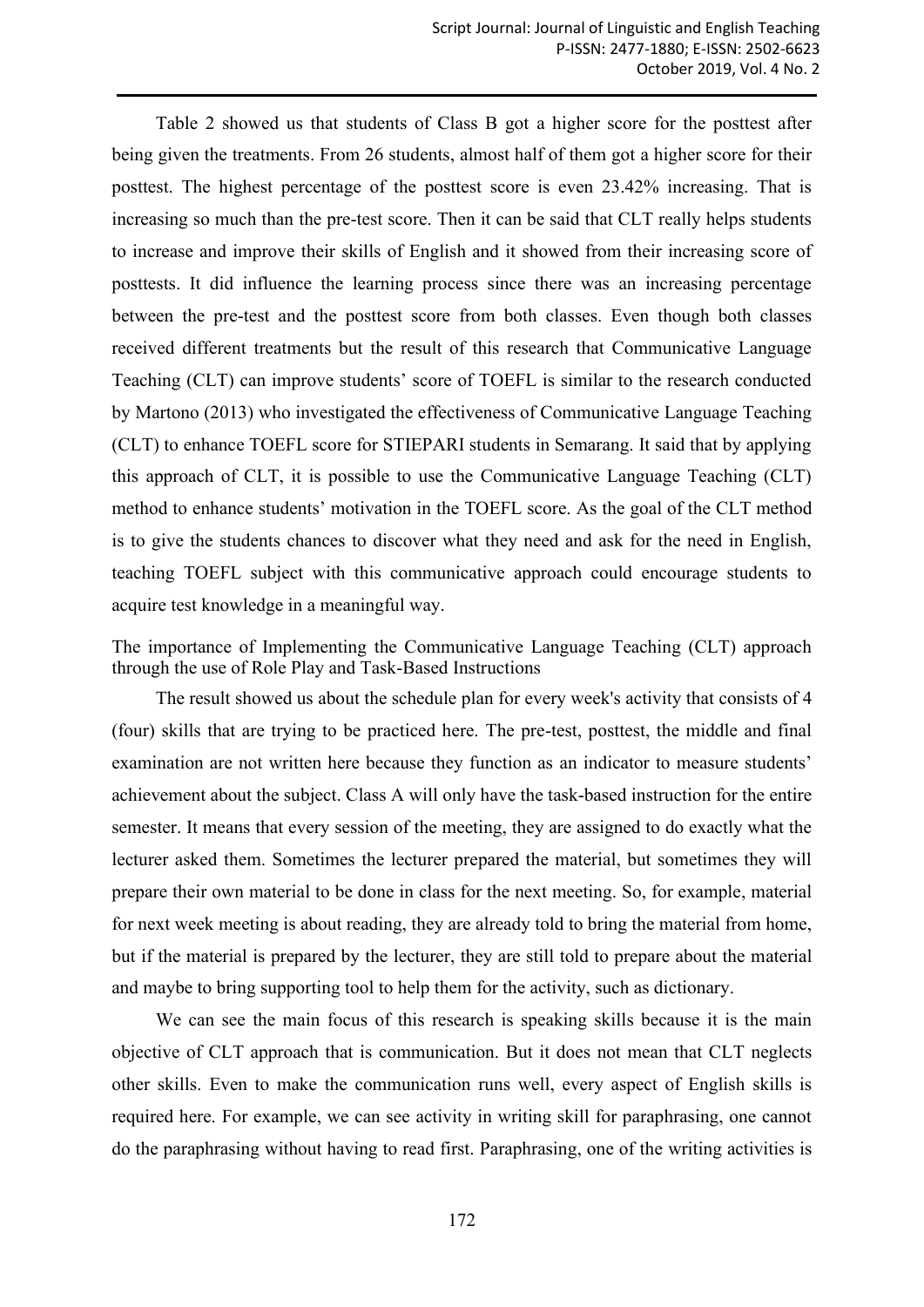pairing with reading activity. Another example is in listening skills, people usually take notes when they listen to unfamiliar words, and then look up from the dictionary to find the exact meaning. So, from these activities, I concluded that these activities are related to one another. To comprehend one skill, we should learn and get help from other skills.

This result is supported by Ratih & Hanafi (2016) who found out that applying the approach of CLT can improve students' speaking ability. There was a significant effect of using the Communicative Language Teaching (CLT) approach on the students' speaking ability. They said that by using CLT approach, specifically in the form of role-playing and speaking performance, students seem to enjoy communication activities because they can engage in conversation pool to practice their English and improve communication. So, it can be concluded that the students' speaking score is increasing after they are taught by using CLT mostly in terms of role-playing and task-based instructions.

The result that CLT approach better helps the student in learning English through roleplaying is also similar to research conducted by Krebt (2017). He investigated the impact of role-playing as a classroom technique on Iraqi EFL students' speaking skills on Iraqi EFL students at the college level. The result of his research stated that accordingly, the students under the experimental group seemed to succeed because of getting involved and practice in role-play techniques such as group work and peer. It can be inferred that if the class is framed as a community to work together supporting each other, it will have the opportunity to work for the same aims. This builds students' ability to interact with and understand each other, the best basis for all learning. Furthermore, the results confirm that role-play techniques provide a kind of interesting environment for the students to flourish in such an environment leads to better attention in learning and stimulate them to participate in role-play techniques. In roleplay techniques, students take a new identity and learn to use a FL for everyday interaction.

Arham, Yassi, & Arafah (2016) also conducted research investigating students' interest to speak English in the nursing classroom. The students who studied through role-playing show significant improvement in their speaking performance on the post-test. Roleplay is an appropriate strategy to be implemented in the vocational class. English teachers should design it to meet students' level such as children's class, adult class or vocational class or general class. Roleplay materials should be contextual with students' real life. The role that the students' act should be familiar with the students. Roleplay activities can be provided in the classroom or outside the classroom. The tools or facilities in role-playing are considered effective to build communication.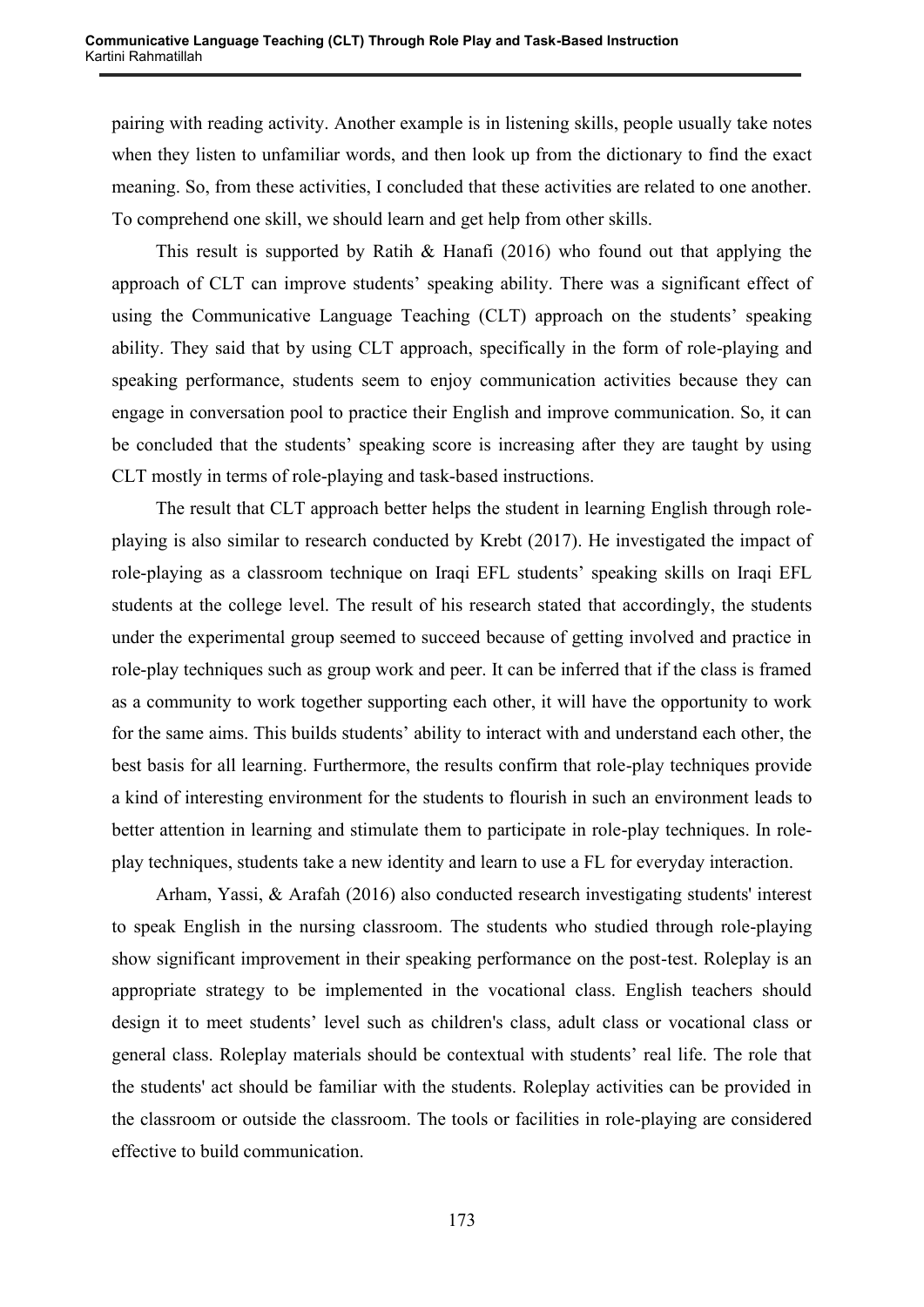Student Perception about the Implementation of Communicative Language Teaching (CLT) approach in the English learning process

In terms of learning English, everyone thinks that the approach of CLT used for English Practice/TOEFL subject is already suitable since they think they have all the practices they have to follow. They think the way the approach of CLT being applied through role-play, performances by individual or group and all the tasks given for them, are more than enough to help them practice their English, mostly their skill of speaking. They feel motivated in learning English because they think English is fun if it is learned in an interesting way or approach. Some of the students feel that they are able to initiate a conversation even the simple one with others. The rest of the students feel that this approach motivates them to learn English more in the future since they think it is important to have language skills to find a better job. Getting a better job means a better salary. People with English skill will not only look smart but also popular. People will have more benefit than loss if they have English skill. With this approach of CLT, students agree that it helps them better in learning English because they can apply their use of English directly as if in real-life situations.

This is the same as what happened in the research done by Martono (2013) that the learning materials from this approach of Communicative Language Teaching (CLT) can motivate students in learning English better. They taught that the materials, foremost the role play and speaking performance are directly enhance them to be brave in starting communication with their own friend in class. It then results that students are eager to learn English more with this direct and fun way since it interacts with their interest more than the traditional way in which the lecturer becomes the center.

This result is somewhat similar to what Manalullaili (2015) found in her research that a communicative approach is a better approach to teach the English language, especially for the second language learner. The communicative approach is developed and increased by promoting authentic communication and natural language. The teachers have applied CLT since they realize that many students do not achieve communicative competence. In addition, many teachers consider that CLT focuses on communicative language for four English skills. CLT is different from the other methods, for example; direct method and natural approach. Two of the characteristics are CLT emphasizes fluency and accuracy in using language and the teachers are as facilitators and guidance in the classroom. There are many important factors leading to its emergence in English language teaching such as; promoting social interaction, creating authentic language, making communicative language teaching in teaching four English skills and building learner-centered instruction.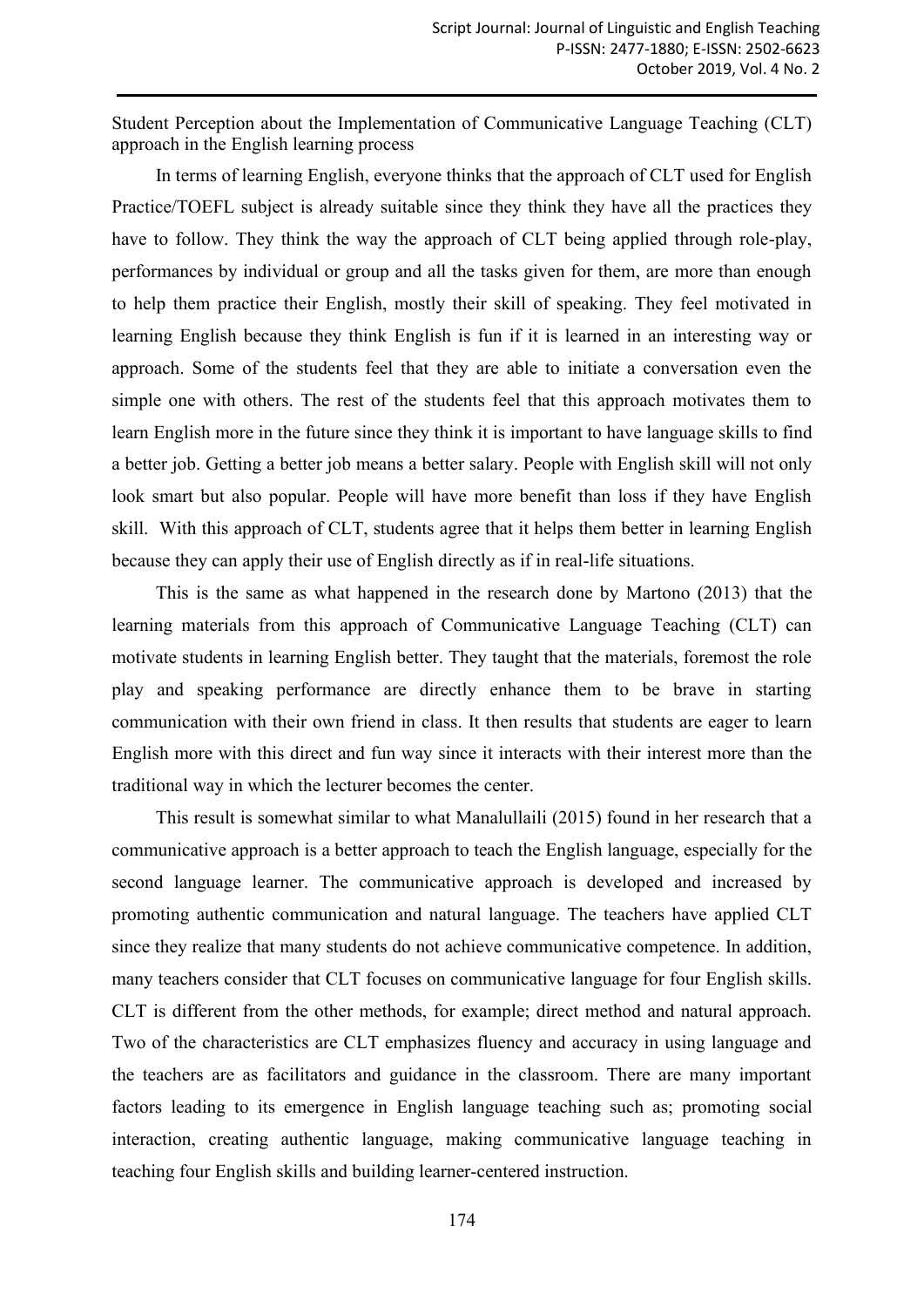## **CONCLUSION**

In general, this study revealed that CLT approach influenced students' English skills and it is determined by the increasing score from pretest and posttest TOEFL of both classes. Also, it revealed that CLT approach through the use of Role Play and Task-Based Instructions is the best way for students to learn English which enhance students mainly to communicate more, not only in the individual assignment but also in pair and whole class assignment.

Roleplay performance and tasks-based instruction help students to learn English without feeling stressed to remember grammar. Students practice grammar by making words that suited in real situations and learn not to feel afraid of making a mistake in learning English. The point of CLT which is to make someone brave to start communication with others, either direct or indirect communication, can be fulfilled by the use of role-playing and task-based instructions.

Another important point of CLT approach is the way students perceived this approach as a promising way for them to learn English. Most students agreed and thought that this approach really helped them to practice English more because they learned in an interesting and fun way that it motivated them to learn more. The approach really suited to real situations and students found that this approach motivated them to start communication.

#### **BIBLIOGRAPHY**

- Arham, R., Yassi, A. H., & Arafah, B. (2016). The Use of Role Play to Improve Teaching Speaking. *International Journal of Scientific and Research Publication*, *6*.
- Calcagni, E., & Lago, L. (2018). The Three Domains for Dialogue: A framework for analysing dialogic approaches to teaching and learning. *Learning, Culture and Social Interaction*, *18*, 1–12. https://doi.org/https://doi.org/10.1016/j.lcsi.2018.03.001
- Horwitz, E. K. (2008). *Becoming a Language Teacher: Practical Guide to Second Language Learning and Teaching*. Boston: Pearson Education.
- Hu, G. (2005). Contextual influences on instructional practices: a Chinese case for an ecological approach to ELT. *TESOL Quarterly*, *39*, 635–660.
- Krebt, D. M. (2017). The Effectiveness of Role Play Techniques in Teaching Speaking for EFL College Students. *Journal of Language Teaching and Research*, *8*(5), 863. https://doi.org/10.17507/jltr.0805.04
- Manalullaili. (2015). Applying Communicative Language Teaching in Teaching English for Foreign Language Learners. *Ahmad Dahlan Journal of English Studies (ADJES)*, *2*.
- Martell, C. C. (2017). Approaches to teaching race in elementary social studies: A case study of preservice teachers. *The Journal of Social Studies Research*, *41*(1), 75–87. https://doi.org/https://doi.org/10.1016/j.jssr.2016.05.001
- Martono, E. (2013). The Effectiveness of Communicative Language Teaching Method to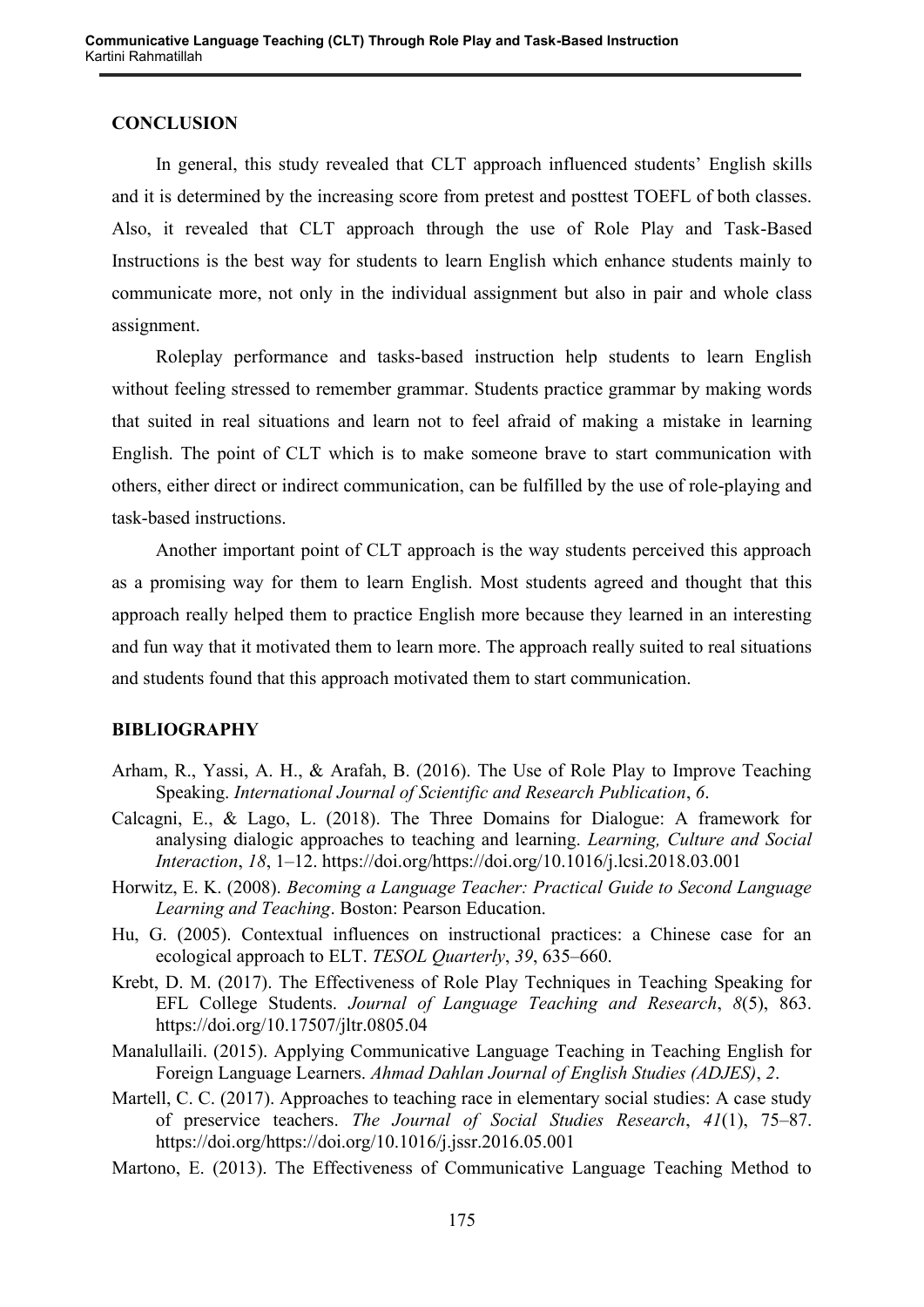Enhance The Students' Motivation in Increasing Their TOEFL Score. *Language Circle, Journal of Language and Literature*, *7*. https://doi.org/https://doi.org/10.15294/lc.v7i2.2596

- Mowlaie, B., & Rahimi, A. (2010). The effect of teachers' attitude about communicative language teaching on their practice: Do they practice what they preach? *Procedia - Social and Behavioral Sciences*, *9*, 1524–1528. https://doi.org/https://doi.org/10.1016/j.sbspro.2010.12.359
- Mustapha, S. M., & Yahaya, R. A. (2013). Communicative Language Teaching (CLT) in Malaysian Context: Its' Implementation in Selected Community Colleges. *Procedia - Social and Behavioral Sciences*, *90*, 788–794. https://doi.org/https://doi.org/10.1016/j.sbspro.2013.07.153
- Nita, S. A., & Syafei, F. R. (2012). Involving Audio-lingual Method (ALM) and Communicative Language Teaching (CLT) in Teaching Speaking Skill at Junior High School. *Journal of English Language Teaching*, *1*.
- Pradipto, Y. D., & Abraham, J. (2014). Psychoanthropology of Power Contestation: Mangunan Alternative Education "Versus" the National Curriculum of the Indonesian Government. *Procedia - Social and Behavioral Sciences*, *132*, 186–195. https://doi.org/https://doi.org/10.1016/j.sbspro.2014.04.297
- Priyambada, S. A., Mahendrawathi, E. R., & Yahya, B. N. (2017). Curriculum Assessment of Higher Educational Institution Using Aggregate Profile Clustering. *Procedia Computer Science*, *124*, 264–273. https://doi.org/https://doi.org/10.1016/j.procs.2017.12.155
- Ratih, R. N., & Hanafi. (2016). The Effect of Using Communicative Language Teaching (CLT) on Speaking Ability. *ELLITE, Journal of English Language, Literature, and Teaching*, *1*. https://doi.org/https://doi.org/10.32528/ellite.v1i2.
- Sarfraz, S., Mansoor, Z., & Tariq, R. (2015). Teachers' and Students' Perceptions of the Communicative Language Teaching Methodology in the CALL Environment: A Case Study. *Procedia - Social and Behavioral Sciences*, *199*, 730–736. https://doi.org/https://doi.org/10.1016/j.sbspro.2015.07.604
- Usmanova, N., Shindina, T., & Basharina, A. (2015). Development and Assessment of Interactive Teaching Approach Impact on Communicative Competence of Bachelors of Economic Universities. *Procedia - Social and Behavioral Sciences*, *214*, 729–738. https://doi.org/https://doi.org/10.1016/j.sbspro.2015.11.701
- Vanlommel, K., Van Gasse, R., Vanhoof, J., & Petegem, P. Van. (2018). Teachers' highstakes decision making. How teaching approaches affect rational and intuitive data collection. *Teaching and Teacher Education*, *71*, 108–119. https://doi.org/https://doi.org/10.1016/j.tate.2017.12.011
- Wahjuni S.IP, S. (2012). Interest Based Language Teachings in EFL for 'Yahya' School Teachers: Increasing Communicative Skills and Student-Centered Learning. *Procedia - Social and Behavioral Sciences*, *66*, 267–282. https://doi.org/https://doi.org/10.1016/j.sbspro.2012.11.269
- Wenjie, C. (2009). *Using CLT to improve speaking ability of Chinese non-English major students*. University of Wisconsin Platteville.
- Woods, D., & Çakır, H. (2011). Two dimensions of teacher knowledge: The case of communicative language teaching. *System*, *39*(3), 381–390. https://doi.org/https://doi.org/10.1016/j.system.2011.07.010
- Yurovsky, D. (2018). A communicative approach to early word learning. *New Ideas in Psychology*, *50*, 73–79.